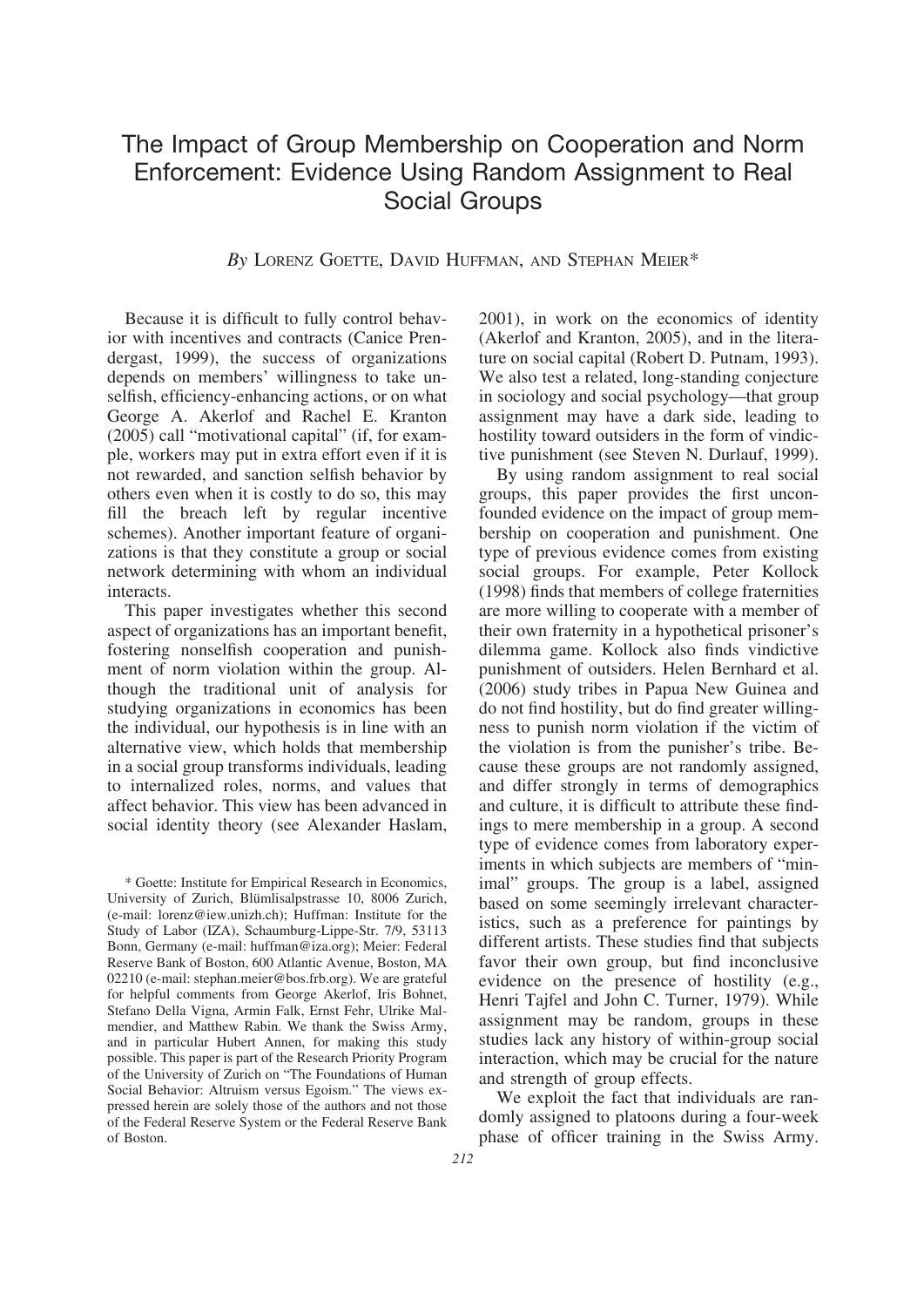During this training, officers interact almost exclusively with members of their own platoon. This aspect of our design is similar to the classic Robbers Cave Experiment (Muzafer Sherif et al., 1961), in which 11-year-old boys were randomly assigned to one of two groups in a summer camp and initially kept apart. The difference is that this study focused on how the groups treated each other, once they were brought together to compete or cooperate in various games. By contrast, there is no institutionalized competition or cooperation between platoons in our study, and we conduct choice experiments that allow us to measure cooperation and punishment within and between groups.

In a simultaneous prisoner's dilemma game, we find significantly more cooperation when subjects interact with a member of their own platoon. This finding is striking given that the groups are randomly assigned, have existed for only three weeks, and will be dissolved one week later. The finding is consistent with ingroup favoritism but also with out-group hostility. Subjects may defect more against the out-group simply because they are selfish in this case or because they actively dislike the out-group.

We conduct a second experiment in which a third party can punish one of the players in a prisoner's dilemma game. We find that group assignment heightens the willingness to enforce a norm of cooperative behavior toward fellow group members: punishment is especially high when the victim of defection is from the third party's group. We find no evidence of vindictive punishment, i.e., third parties punishing outsiders more, regardless of their actions.

#### **I. Random Group Assignment**

Institutional Background.—All Swiss males are required to perform at least 300 days of military service, beginning with 21 weeks of basic training. In week seven, about one-fourth are selected to go through ten weeks of officercandidate training. Of these, one-fourth are promoted to officers and continue on to the Joint Officer Training Program (JOTP). Whereas officer-candidate training is specific for each branch of service and occurs in separate locations, the JOTP brings new officers from all

branches of service together, to the same location, for four weeks. Officers are randomly assigned to a platoon at the beginning of the JOTP and spend virtually all day with their platoon. Training involves mainly coursework on principles of security, combat in large military units, logistics, and leadership. At the end of the JOTP, the platoons are dissolved and officers are sent to separate locations for further, advanced training specific to each branch of service.

We use this assignment as our manipulation of social groups. Assignment to platoons is random and stratified according to the different branches of service. The army intentionally does this to promote exchanges of perspective among different branches of service.

The assignment mechanism is ideal, in several ways, for investigating the impact of group membership on behavior. First, trainees know that platoon composition is identical and that nobody could choose which platoon to join. Statistical tests reveal no significant differences in platoon composition by branch of service, education, or age. Second, there is no competition between the groups (or trainees) for evaluations or other resources. Relative performance evaluations were completed previously in candidate training. Third, despite random assignment to platoons, social ties form very quickly. In a questionnaire, officers in our study indicate that they spend significantly more time off duty with members of their own platoon. This is remarkable in itself, given that 79.8 percent of the trainees know people in other platoons, mostly from earlier stages of their training. Yet, they choose to spend most of what little off-duty time they have with members of their newly assigned group. $<sup>1</sup>$ </sup>

### **II.** The Experimental Design

We conduct two experiments to examine the impact of random assignment to real social groups on cooperation and norm enforcement.

*Experiment 1 (Cooperation)*: The game is a simultaneous prisoner's dilemma. The players, labeled A1 and A2, are each endowed with 20

<sup>&</sup>lt;sup>1</sup> Results in this section are detailed in the working paper version of this study: Goette et al. (2006).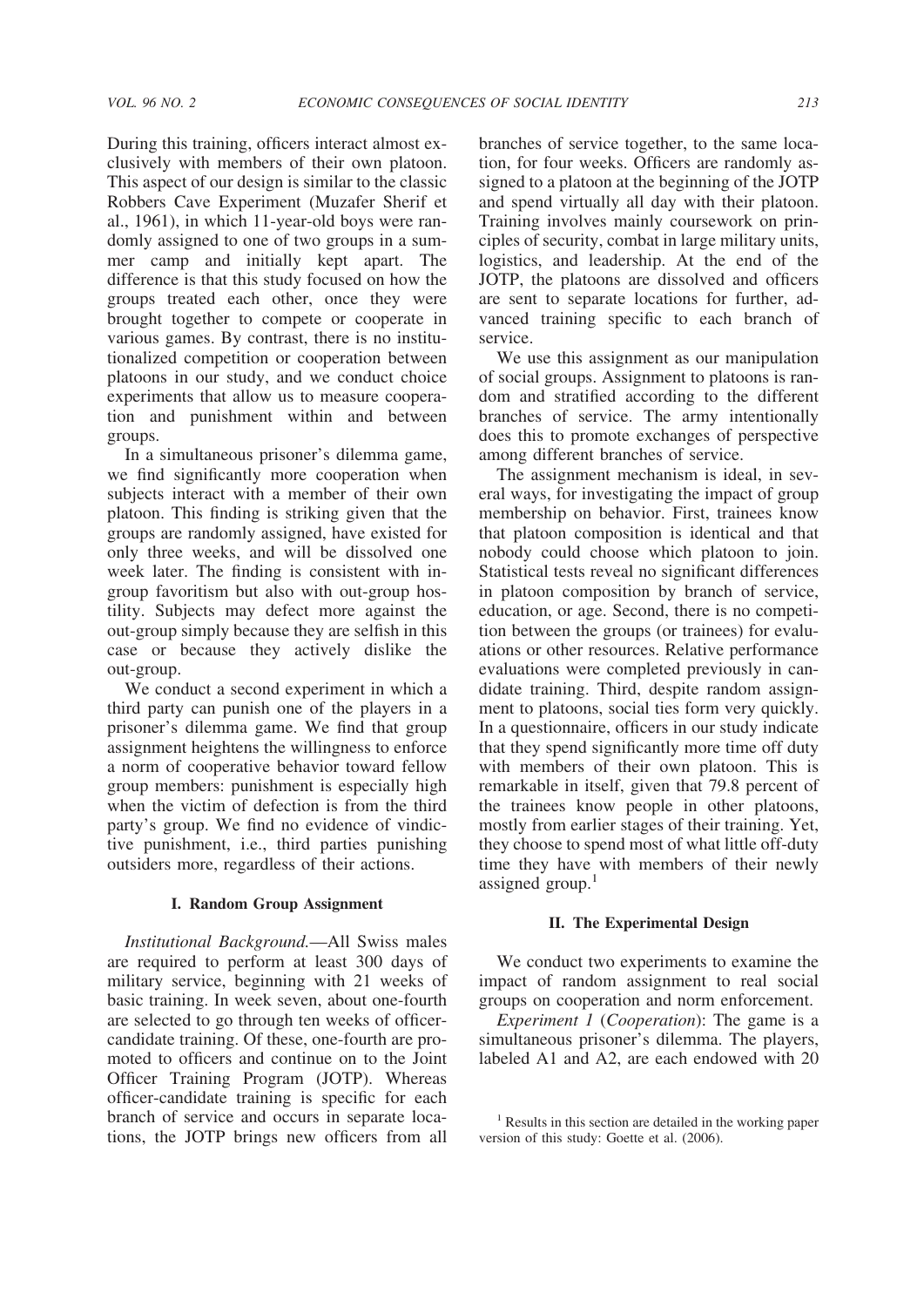**MAY 2006** 

points. They simultaneously decide whether to keep the points or pass all of them to the other player. Passed points are doubled. Thus, keeping the points equals defection and passing the points equals cooperation.

Experiment 1 involved two treatments. In the in-group treatment, subjects interacted anonymously, except for being informed that the other player was a member of their platoon. The out-group treatment was the same, except subjects were informed that the other player was a member of another (specified) platoon. Group affiliation was clearly marked on the decision sheets. These treatments allow us to examine how group affiliation of the second player affects cooperation. In-group favoritism and intergroup hostility both predict less cooperation in the out-group treatment than in the in-group treatment.

Experiment 2 (Norm Enforcement): In Experiment 2, we add players B1 and B2, each endowed with 70 points. B1 can assign up to ten deduction points to A1, and B2 to A2. Each deduction point subtracts three points from the A-player. The B-players can condition their choices on the actions of A1 and A2. Thus, Experiment 2 incorporates the possibility of third-party punishment (Ernst Fehr and Urs Fischbacher, 2004) and is suited for examining how norm violations (i.e., defection) are punished and what the determinants of punishment are.

To examine the impact of group membership on norm enforcement, we vary the composition of players in each game. For the remainder of the paper, we refer to the group composition in Experiment 2 from B1's perspective. Thus, A1 always refers to the player that the B-player can punish, while we refer to the other A-player as A2.

Varying the group membership of A1 allows us to look for evidence of intergroup hostility. In the case of hostility, we should see more punishment when B1 is punishing an A1 player from a different platoon. We also study how punishment varies with the group affiliation of A2, the person affected by A1's actions. If B1 and A2 are from the same platoon, then B1 might punish A1 more harshly for defection against A2.

Procedures.—The experiment was conducted with paper and pencil in a large auditorium, three platoons at a time. Subjects were ordered into the auditorium and did not know about the experiment in advance. Different platoons were seated in separate areas. In each session, if a subject was in an out-group treatment, the other player was from a platoon not present in the room. The experiment lasted 45 minutes and the subjects earned on average 17.10 Swiss francs (approximately \$13). There was no show up fee.

Overall, 228 subjects participated in the experiments. Of those, 116 were assigned the role of A-players and participated in Experiment 1. Half were assigned to the in-group treatment, and half to the out-group treatment. After participating in Experiment 1, these same subjects participated as A-players in Experiment 2. This procedure introduces a possible order effect for the A-players, but choices of the A-players in Experiment 2 are not of interest for our purposes. One hundred and twelve subjects were assigned the role of B-players. They participated only in Experiment 2 and were assigned to one of four treatments. We elicited Bplayer's deduction points using the strategy method, i.e., they specified how many points to deduct from their associated A-player for each possible combination of actions by A1 and A2.

After Experiment 2, we elicited beliefs about other players' behaviors in the treatments in which the subjects had participated. Finally, the subjects filled in a short questionnaire.

Special care was taken to ensure anonymity. Payoffs were mailed to home addresses ten days after the experiment, so subjects did not learn the outcome of the experiment until after the JOTP was over and they were no longer with their platoons.

#### **III.** Results

We first present results from Experiment 1, showing the impact of randomly assigned groups on cooperation, and then present results of Experiment 2, on the effect of group membership on punishment.

RESULT 1: Cooperation and expected cooperation of others is significantly higher in the in-group compared to the out-group treatment.

While 69 percent cooperate if they are paired with an in-group member, only 50 percent do so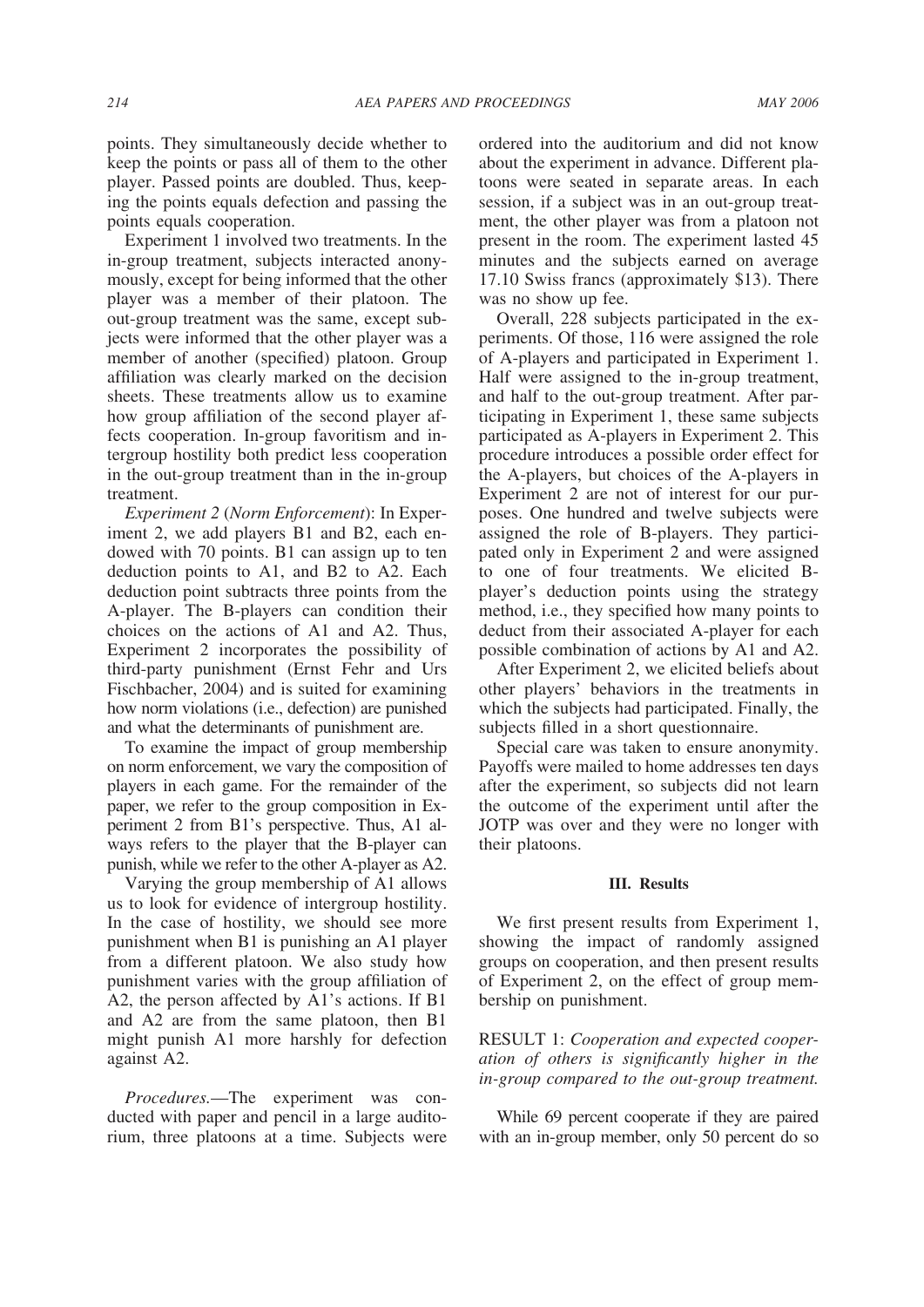when playing with an out-group member. The difference is statistically significant (Fisher's exact test,  $p < 0.05$ ). Thus, in otherwise anonymous interactions, random assignment to real social groups leads to higher cooperation between members of the same group, compared to interaction between members of different groups.

This treatment difference is also reflected in subjects' beliefs. On average, subjects in the in-group treatment expect 57 percent of their own platoon members to cooperate, whereas subjects in the out-group treatment expect only a 41-percent cooperation rate from members of another platoon (*t*-test;  $p < 0.001$ ). In fact, the differential in cooperation is fully reflected in subjects' beliefs. Regressing the decision to cooperate on a dummy variable for the in-group treatment and also the expected cooperation rate, the in-group dummy becomes small and insignificant, whereas beliefs are strongly associated with the decision to cooperate.

The evidence from Experiment 1 is consistent with either stronger prosocial preferences toward one's own group or hostility toward other groups. These two motives can be more easily separated in Experiment 2.

## RESULT 2: There is no difference in punishment of in- and out-group members.

Figure 1, panel A, shows the punishment behavior of Bs in Experiment 2 as a function of A1's identity. The point estimates show that B1s assign the same deduction points, independent of A1's group affiliation. This holds whether A1 defects or cooperates.<sup>2</sup> Thus, we find no support for the conjecture that strong group ties, resulting from random assignment to groups, lead to hostility toward outsiders. Instead, our results point toward a different impact of group membership on punishment.

## RESULT 3: Punishment is stronger when defection affects an in-group member as opposed to an out-group member.



FIGURE 1. THE IMPACT OF GROUP MEMBERSHIP ON THIRD-**PARTY PUNISHMENT** 

Figure 1, panel B, shows punishment behavior of B1s as a function of A2's identity. B1 assigns significantly more punishment points to A1 for defection if A2 is from B1's platoon. This difference is statistically significant ( $p <$ 0.05, standard errors adjusted for clustering on individuals). Thus, group assignment increases willingness to enforce a norm of cooperative

<sup>&</sup>lt;sup>2</sup> As is typical, cooperation is punished more strongly than defection ( $p < 0.001$ , standard errors adjusted for clustering of individuals). There is also some punishment of cooperation, possibly reflecting a desire to equalize the payoffs between players A and B.